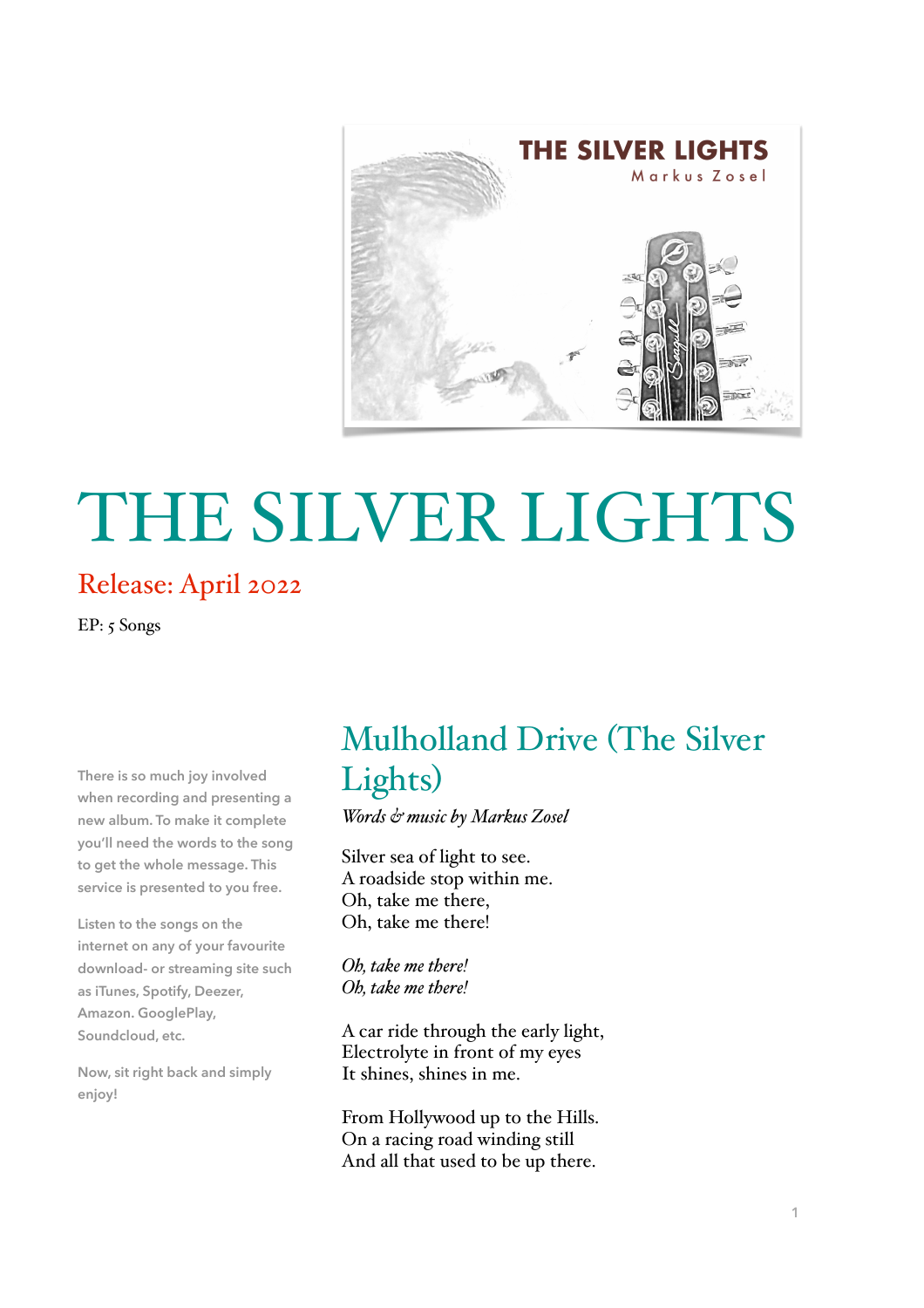Take a ride, Take a ride, Take a ride to see! Take a ride, Take a ride, Cause you've already been Up on Mulholland Drive. Up above all the silver lights.

A silver sea of light to see. A roadside stop within me. Oh, take me there! Oh, take me there!

In distant layers of movie scenes The real approach turns into dream So soft, light and unbound.

Santa Monica Mountains in the East And REM echoing in my ears, Crossing , Interstate 405<sup>°</sup> *In silent drive* .

Take a ride, Take a ride, Take a ride to see. Take a ride, Take a ride, Cause you've already been Up on Mulholland Drive Up above all the silver lights…

*Oh, take me there! Oh, take me there! Gonna go up there again…*

### Long Beach

*Words & music by Markus Zosel*

Saw the seagulls flying Yes, we went there for quite a while. Heard the soft winds calling, This memory makes me smile.

Oh, the sands of Long Beach Heard all the words we said. Oh, the sands of Long Beach Still vow the pledges made.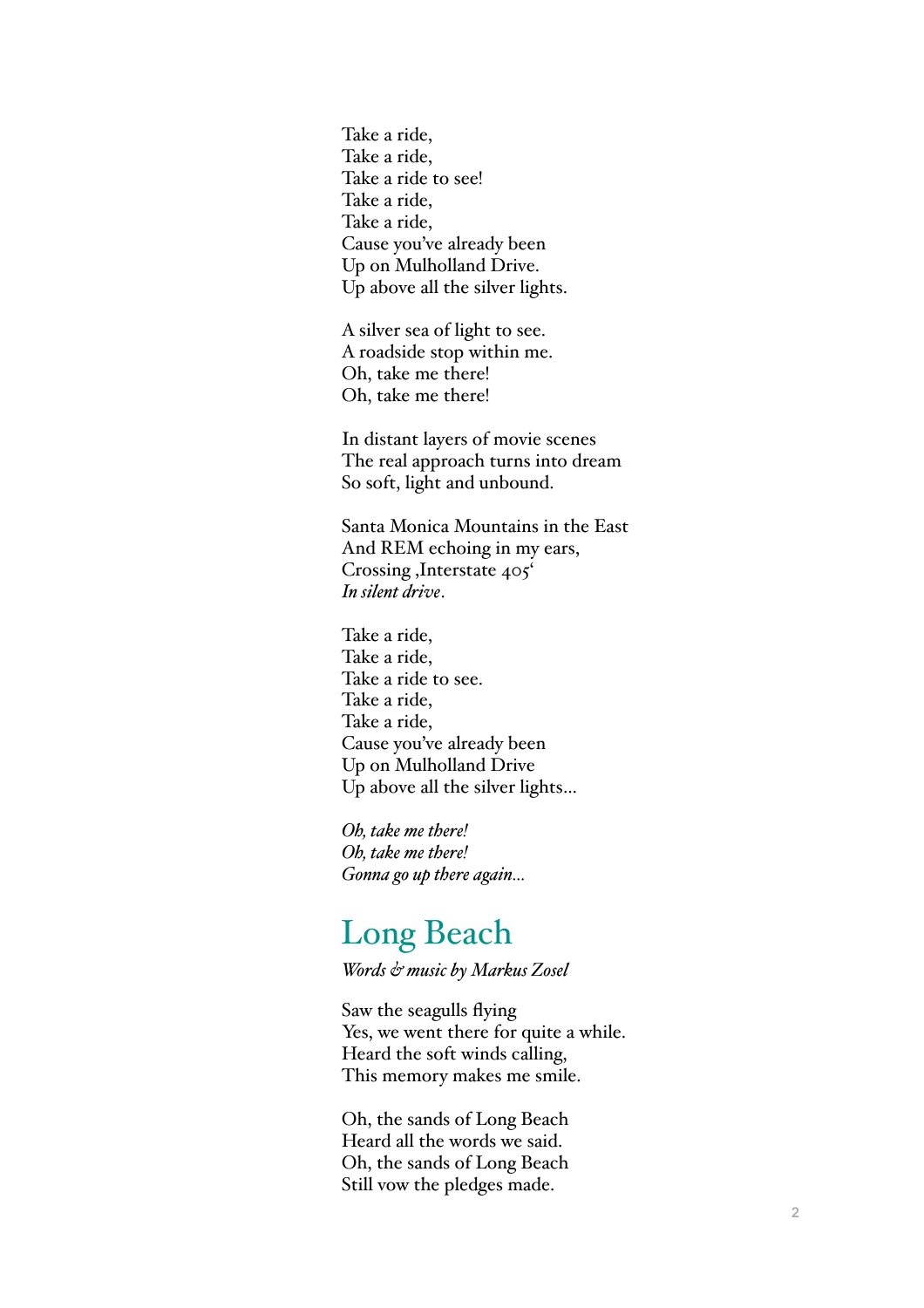So many places we travel, So many places we'll never know. So many goals we've just achieved To realise it's better to let them go.

Oh, the sands of Long Beach Heard all the words we said. Oh, the sands of Long Beach Still vow the pledges made.

Get a glimpse of sunshine, Feel the waters to wash you clean. Sense a love unmentioned And a need for all the ways unseen.

Oh, the sands of Long Beach Heard all the words we said. Oh, the sands of Long Beach Still vow the pledges made.

I saw the seagulls flying. Yes, we went there for quite a while. I heard the soft winds calling, And his memory makes me smile.

Oh, the sands of Long Beach Heard all the words we said. Oh, the sands of Long Beach Still vow the pledges made.

*Uuuh, the pledges made… Uuuh, the pledges made… Uuuh. the pledges made… right there.*

*And I remember that day on Long Beach… And I remember that day on Long Beach…*

### Maybe I Have Seen You

*Words & music by Markus Zosel* 

Maybe I have seen you, Maybe I have not. It's been tremendous falling And it's been getting up. But we shall meet right next door again.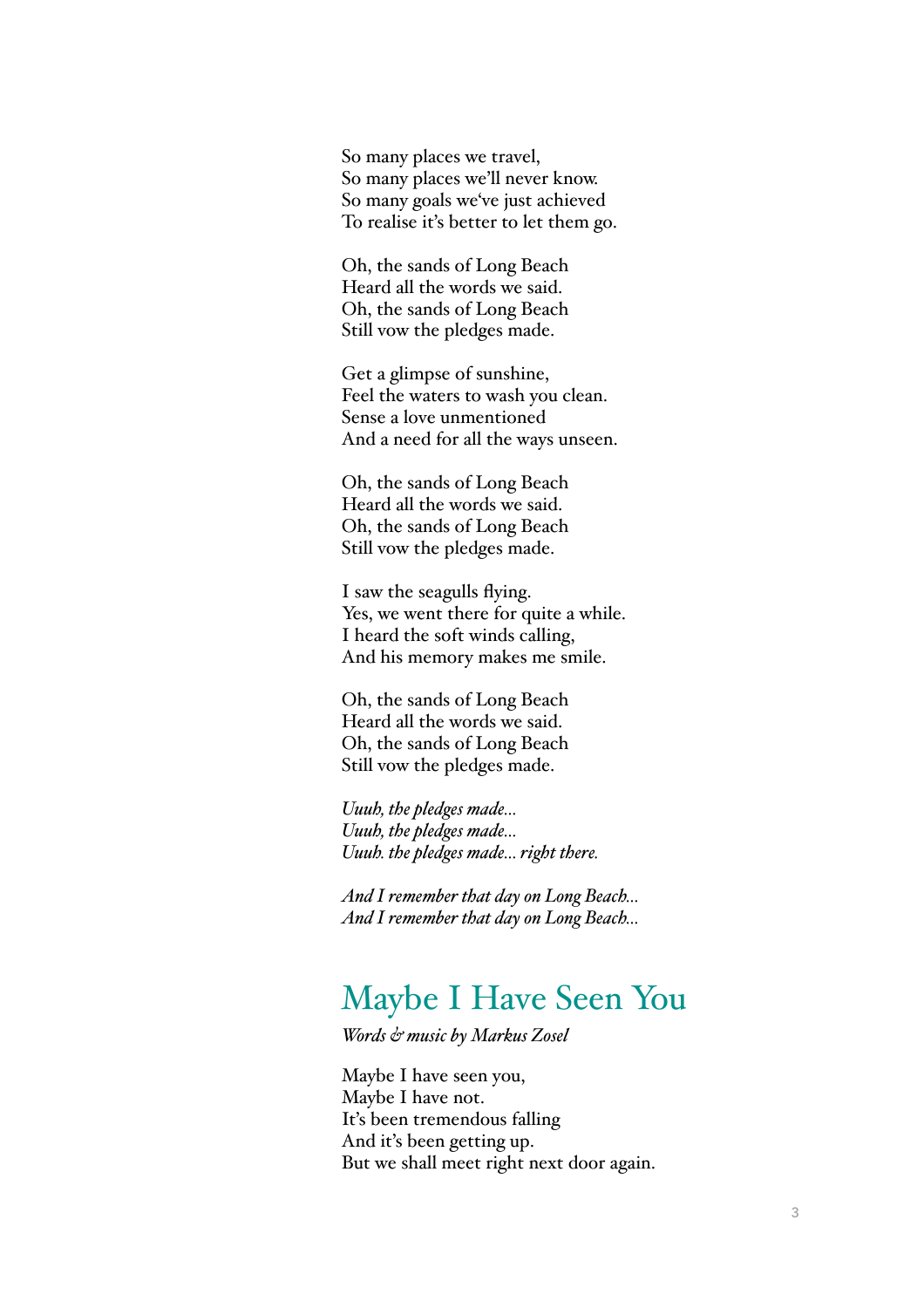Many a time I promised And I did believe All the things you give by heart Is what you may receive. An answer may be found out there. It must be plain to see. And out there you just can be free.

Maybe I have seen you, Maybe I have not. It's been tremendous falling And it's been getting up. But we shall meet right next door again.

Maybe I have seen you, Maybe I have not. It's been tremendous falling And it's been getting up. But we shall meet right next door again…

*Right next door again… Right next door again… Right next door again - again…!*

### Somewhere In California

*Words & music by Markus Zosel*

*Instrumental*

### Wide Open Roads

*Words & music by Markus Zosel*

On wide open roads I drive along And in my mind that brand new song Is giving one more chance to realise.

I love to roam so wild and free And love to see what I have not seen. The windshield offers many a dream to my eyes.

On wide open roads They've captured a dream. Bending on forever it seems And I'm that nameless traveler… *Going on - just going on…*